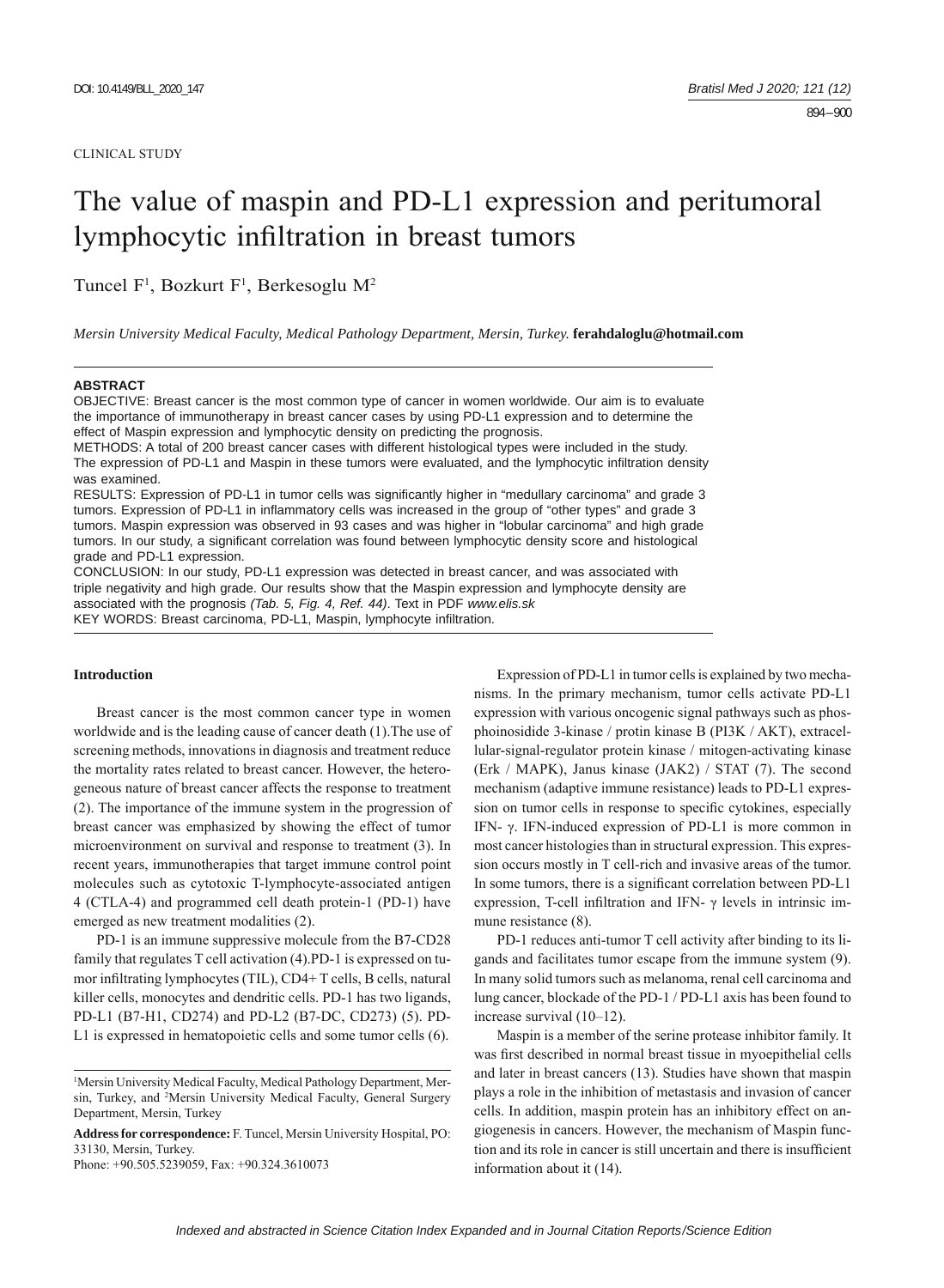In studies conducted on the role and importance of maspin protein in breast cancer, conflicting results have been observed (14, 15). Studies have shown that nuclear maspin expression is associated with well-differentiated tumors and good prognosis, while cytoplasmic maspin expression is associated with poor prognosis in many cancers (16, 17).

Maspin is a tumor suppressor protein found in normal breast myoepithelial cells. Its expression is known to decrease in breast cancer progression, and decreased expression is associated with a higher risk of distant metastasis (18, 19).

Immune system and tumor microenvironment play an important role in the progression of breast cancer (3). Medullary carcinoma, which is one of the triple negative breast cancers, has a relatively good prognosis that is partially attributed to the lymphocytic response (20). The vast majority of malignant breast tumors contain varying degrees of lymphocytic infiltration in their stroma (21).

Our aim in this study is to detect PD-L1 and maspin protein expressions in different types of breast cancers, to evaluate the lymphocytic density of different types of tumors comparatively and to investigate their relationship with clinicopathological parameters. Thus, the importance of immunotherapy in cases with breast cancer will be evaluated and the effect of maspin expression and lymphocytic density on predicting prognosis will be determined.

# **Materials and methods**

### *Case selection*

200 cases diagnosed with breast cancer in mastectomy specimens evaluated between 2015–2019 in Mersin University Medical Faculty Medical Pathology Department were included in the study. 115 of the cases were invasive ductal carcinoma (25 histological grade 1, 40 histological grade 2, 50 histological grade 3), 35 were invasive lobular carcinoma, and 25 were medullary carcinoma/ /invasive carcinoma with medullary features. 25 cases included other histological types (tubular, cribriform, micropapillary, mucinous carcinoma). Age, gender, tumor size, lymph node metastasis, lymphovascular invasion, pathological stage information of the cases were obtained from the hospital information system and corresponding pathology reports.

This study was approved by Mersin University Clinical Research Ethics Committee with the decision numbered 2019/34 on 23/01/2019.

## *Immunohistochemical staining*

Sections were taken from the prepared paraffin blocks and staining was performed with PD-L1 and Maspin antibody. This staining was done in Ventana Benchmark-XT automatic staining device (Ventana Medical Systems; Roche; USA) using anti-PD-L1 (SP142), anti-Maspin (ab182785) antibodies and ultraView Universal DAB Detection kit. Placental tissue for PD-L1 and esophageal squamous cell carcinoma tissue sample for Maspin antibody were used as positive external control.

## *Immunohistochemical assessment*

Immunohistochemically stained slides were evaluated by 2

pathologists for each case. Expression of PD-L1 was evaluated separately in both tumor cells and inflammatory cell groups accompanying the tumor. Cytoplasmic or membranous staining was considered significant, and the percentage of positive stained tumor cells and inflammatory cells was determined.

PD-L1 expression is graded as 0 if tumor cells do not have staining or have staining below 1 %, score 1 if they show  $1-5$  % staining, score 2 if they have 5–50 % staining, score 3 if 50 % or more of tumor cells show staining. PD-L1 expression was considered positive for SP142 clone of tumor cells with scores 2 and  $3$  staining. In inflammatory cells, no staining or below 1  $\%$  staining were considered PD-L1 negative and, 1% or more staining is considered to be PD-L1 positive (22).

Expression was determined as positive in the presence of staining in more than 10 % of tumor cells with maspin antibody. Cytoplasmic, nuclear or cytoplasmic and nuclear staining were accepted as positive (23).

In the evaluation of the lymphocytic density of the tumors, the score was graded as 1 if the lymphocytic response was present in less than 10% of the area that contains tumor cells, graded as 2 if that area percentage was between 10–30 %, and graded as 3 for area percentage of 30 % and above.

#### **Tab. 1.Clinicopathological features of breast cancer cases.**

|                                        | Total $n=200$ (100%)        |            |  |
|----------------------------------------|-----------------------------|------------|--|
| Clinicopathologic features             | n                           | (%)        |  |
| Age Median (range)                     | $55.96 \pm 13.09$ $(27-85)$ |            |  |
| $\leq 50$ years                        |                             | 72 (36)    |  |
| $>50$ years                            |                             | 128 (64)   |  |
| Gender                                 |                             |            |  |
| Female                                 |                             | 197 (98.5) |  |
| Male                                   |                             | 3(1.5)     |  |
| Tumor type                             |                             |            |  |
| Invasive ductal carcinoma (NST)        |                             | 115(57.5)  |  |
| Invasive lobular carcinoma             |                             | 35 (17.5)  |  |
| Medullary carcinoma/invasive carcinoma |                             | 25(12.5)   |  |
| with medullary features                |                             |            |  |
| Other types                            |                             | 25(12.5)   |  |
| Histologic grade                       |                             |            |  |
| Grade I                                |                             | 31 (15.5)  |  |
| Grade II                               |                             | 80 (40)    |  |
| Grade III                              |                             | 89 (44.5)  |  |
| Tumor size                             |                             |            |  |
| $\leq$ 2 cm                            |                             | 56 (28)    |  |
| $2-5$ cm                               |                             | 123 (61.5) |  |
| $>5$ cm                                |                             | 21 (10.5)  |  |
| Lymphnode metastasis                   |                             |            |  |
| Present                                |                             | 89 (44.,5) |  |
| Absent                                 |                             | 111 (55.5) |  |
| Lymphovascular invasion                |                             |            |  |
| Present                                |                             | 89 (44.5)  |  |
| Absent                                 |                             | 111(55.5)  |  |
| Lymphocytic infiltration density score |                             |            |  |
| Score $1$ (<10%)                       |                             | 114 (57)   |  |
| Score 2 (10-30%)                       |                             | 51 (25.5)  |  |
| Score 3 ( $\geq$ 30%)                  |                             | 35 (15.5)  |  |

n – number of patients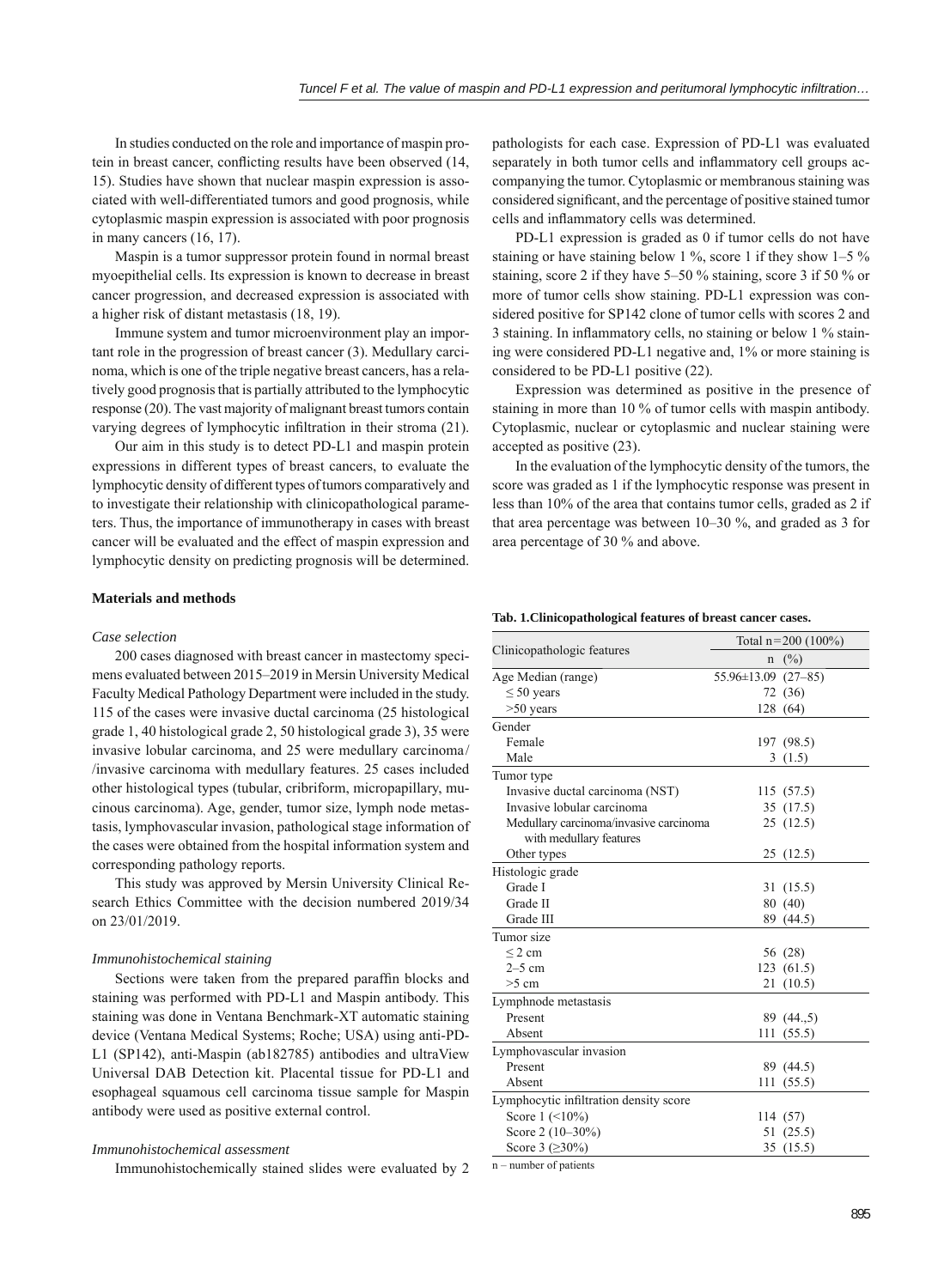894 – 900



**Fig. 1. PD-L1 expression in tumor cells (x 40).**



Fig. 2. PD-L1 expression in inflammatory cells(x 200).



**Fig. 3. Cytoplasmic maspin expression(x 40).**

## *Statistical analysis*

All statistical analyses were done with STATISTICA Version 13.5.0.17 17 (TIBCO Software Inc. (2017)) program. The normal distribution assumption was checked by the Shapiro Wilk test. Age,



**Fig. 4. Cytoplasmic and nuclear maspin expression( x200).**

minimum, maximum and mean ± standard deviation values matching normal distribution and continuous variables that do not show normal distribution are summarized, with the median and quarterly differences (Q3-Q1),the categorical variance of clinicopathological features, PD-L1 expressions, maspin expressions and lymphocytic density scores (summarized asfrequencies [n] and percentage rates (%)). To investigate the relationships between categorical variables, Chi-Square analysis was performed. As a result of this analysis, taking into account the minimum expected values and their rates; the p values of Pearson Chi-square test, Fisher's Exact test or Likelihood Ratio test were used. The ratios of variables with statistically significant relationship in cross tables with more than two rows or columns were compared with two ratios Z test. Kruskal-Walis test, one of the non-parametric methods, was used to compare the medians of more than two independent groups.

Statistical significance level of (p)  $\leq 0.05$  was accepted for all comparisons.

## **Results**

This study includes 200 cases diagnosed with breast carcinoma. The age of the patients ranged from 27 to 85 (55.96  $\pm$  13.09). The clinicopathological features of the cases are summarized in Table 1.

## *PD-L1 expression*

PD-L1 expression was evaluated in tumor cells and inflammatory cells that infiltrate the tumor. Patients with a score of  $+2$ and +3 according to the percentage of staining in tumor cells and 1% or more staining in inflammatory cells were considered expression positive.

# *PD-L1 expression in tumor cells and its relationship with clinicopathological parameters*

Expression of PD-L1 (clone sp142) in tumor cells was detected in 12 (6 %) cases (Fig. 1). Five of the cases with expression were diagnosed with invasive ductal carcinoma, 1 with invasive lobular carcinoma and 6 with medullary carcinoma / invasive carcinoma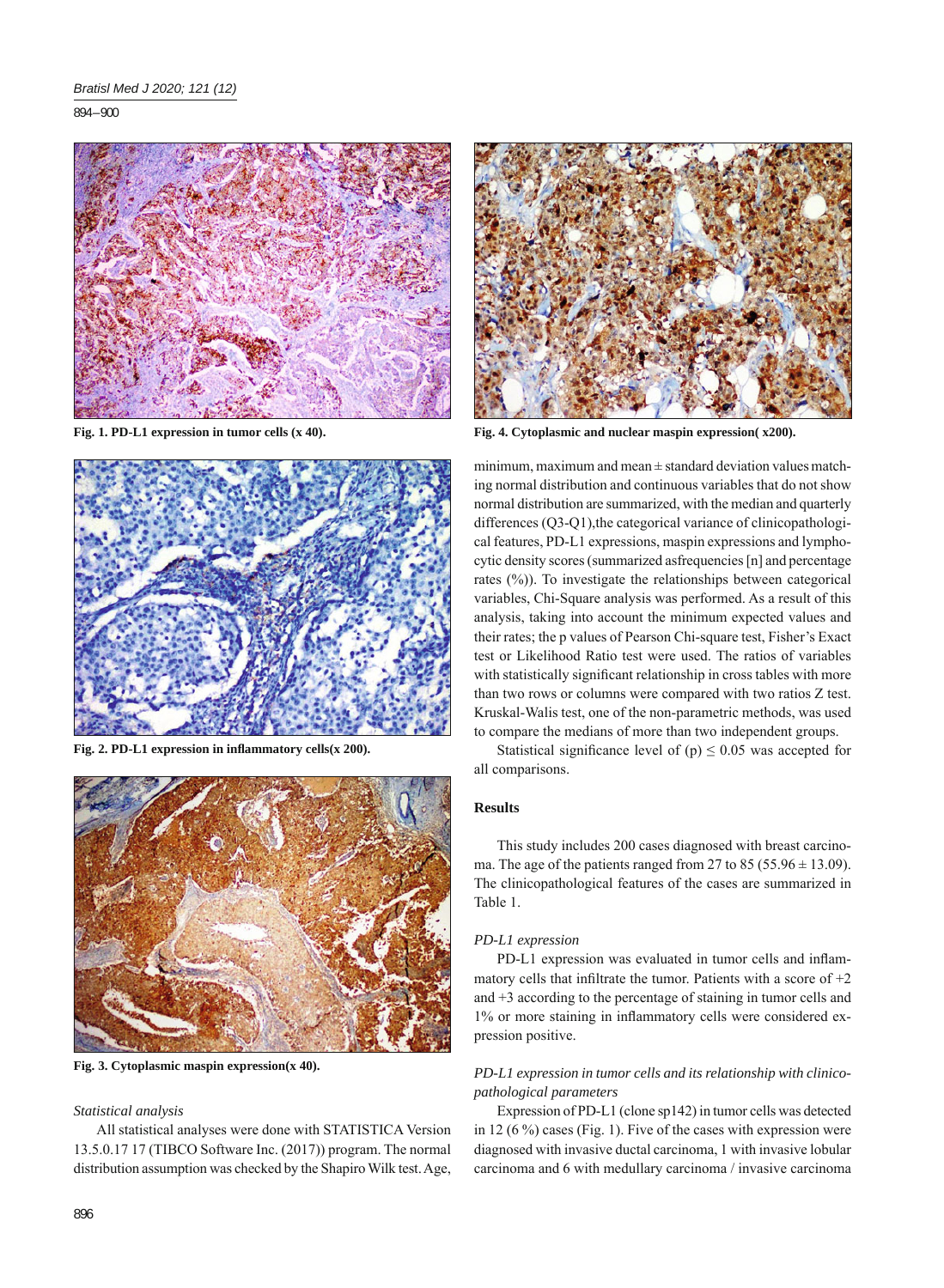|                                                         | PD-L1    | PD-L1        |          |
|---------------------------------------------------------|----------|--------------|----------|
| Clinicopathologic parameters                            | negative | positive     | p        |
|                                                         | $n=188$  | $n=12$       |          |
| Age                                                     |          |              |          |
| $\leq 50$ years                                         | 69       | 3            | 0.543    |
| $>50$ years                                             | 119      | 9            |          |
| Gender                                                  |          |              |          |
| Female                                                  | 185      | 12           | 1.0      |
| Male                                                    | 3        | $\theta$     |          |
| Tumor type                                              |          |              |          |
| Invasive ductal carcinoma (NST)                         | 110      | 5            |          |
| Invasive lobular carcinoma                              | 34       | 1            |          |
| Medullary carcinoma/invasive carcinoma                  | 19       | 6            |          |
| with medullaryfeatures                                  |          |              |          |
| Other types                                             | 25       | $\mathbf{0}$ | $0.005*$ |
| Histologic grade                                        |          |              |          |
| Grade I                                                 | 30       | 1            |          |
| Grade II                                                | 80       | $\theta$     |          |
| Grade III                                               | 78       | 11           | $0.002*$ |
| Tumor size                                              |          |              |          |
| $\leq$ 2 cm                                             | 54       | 2            |          |
| $2-5$ cm                                                | 114      | 9            |          |
| $>5$ cm                                                 | 20       | 1            | 0.812    |
| Lymphnode metastasis                                    |          |              |          |
| Present                                                 | 85       | 4            |          |
| Absent                                                  | 103      | 8            | 0.422    |
| Lymphovascular invasion                                 |          |              |          |
| Present                                                 | 85       | 4            |          |
| Absent                                                  | 103      | 8            | 0.422    |
| Lymphocytic infiltration density score                  |          |              |          |
| Score $1$ (<10%)                                        | 110      | 4            |          |
| Score 2 (10-30%)                                        | 44       | 7            |          |
| Score 3 (≥30%)                                          | 34       | 1            | $0.033*$ |
| $n =$ number of patients $*$ Significant ( $n < 0.05$ ) |          |              |          |

**Tab. 2. PD-L1 expression in tumor cells and its relationship with clinicopathological parameters.**

### Tab. 3. PD-L1 expression in inflammatory cells and its relationship **with clinicopathological parameters.**

| Clinicopathologic parameters           | $PD-L1$<br>negative<br>$n=155$ | $PD-L1$<br>positive<br>$n=45$ | p           |  |
|----------------------------------------|--------------------------------|-------------------------------|-------------|--|
| Age                                    |                                |                               |             |  |
| $\leq 50$ years<br>$> 50$ years        | 54<br>101                      | 18<br>27                      | 0.525       |  |
| Gender                                 |                                |                               |             |  |
| Female                                 | 154                            | 43                            |             |  |
| Male                                   | 1                              | $\overline{c}$                | 0.250       |  |
| Tumor type                             |                                |                               |             |  |
| Invasive ductal carcinoma (NST)        | 98                             | 17                            |             |  |
| Invasive lobular carcinoma             | 29                             | 6                             |             |  |
| Medullary carcinoma/invasive carcinoma | 16                             | 9                             | $<0.0001*$  |  |
| with medullary features                |                                |                               |             |  |
| Other types                            | 12                             | 13                            |             |  |
| Histologicgrade                        |                                |                               |             |  |
| Grade I                                | 27                             | 4                             |             |  |
| Grade II                               | 67                             | 13                            | $0.023*$    |  |
| Grade III                              | 61                             | 28                            |             |  |
| Tumor size                             |                                |                               |             |  |
| $\leq$ 2 cm                            | 46                             | 10                            |             |  |
| $2-5$ cm                               | 93                             | 30                            | 0.617       |  |
| $>5$ cm                                | 16                             | 5                             |             |  |
| Lymphnode metastasis                   |                                |                               |             |  |
| Present                                | 69                             | 20                            | 0.993       |  |
| Absent                                 | 86                             | 25                            |             |  |
| Lymphovascular invasion                |                                |                               |             |  |
| Present                                | 70                             | 19                            | 0.727       |  |
| Absent                                 | 85                             | 26                            |             |  |
| Lymphocytic infiltration density score |                                |                               |             |  |
| Score $1$ (<10 %)                      | 101                            | 13                            |             |  |
| Score 2 (10-30 %)                      | 36                             | 15                            | $< 0.0001*$ |  |
| Score 3 ( $\geq$ %0 %)                 | 18                             | 17                            |             |  |
| $200 - 200$<br>0.0.05<br>$\sim$        |                                |                               |             |  |

number of patients.  $*$  Significant ( $p < 0.05$ )

with medullary features. In our study, the PD-L1 expression rate in patients with medullary carcinoma / invasive carcinoma with medullary features was significantly higher than in others ( $p = 0.0001$ ).

11 of PD-L1 positive tumors were histological grade 3, 1 was histological grade 1. Grade 3 tumor cases had significantly higher percentage of PD-L1 expression positivity ( $p = 0.0007$ ).

A statistically significant relationship was found between PD-L1 expression in tumor cells and lymphocytic density score ( $p \leq$ 0.05). In cases with lymphocytic density between 10–30 % (score 2), PD-L1 expression positivity rate (58.3 %) was higher than negative (24.3 %), and this difference between the rates was statistically significant ( $p = 0.007$ ). In cases where the lymphocytic response was score 1 and score 3, there was no significant difference in terms of PD-L1 expression in tumor cells.

There was no significant correlation between PD-L1 expression in tumor cells and other clinicopathological parameters (lymph node metastasis, lymphovascular invasion, tumor size) ( $p > 0.05$ ) (Tab. 2).

## *PD-L1 expression in infl ammatory cells and its relationship with clinicopathological parameters*

Expression of PD-L1 (clone sp142) in inflammatory cells was positive in 45 (22.5 %) cases, and no expression was observed in n – number of patients. \* Significant (p <  $0.05$ )

155 cases (Fig. 2). Considering the relationship between tumor types and PD-L1 (clone  $sp142$ ) expression in inflammatory cells, the rate of negative cases in invasive ductal carcinoma was significantly higher than positive ( $p = 0.0002$ ), while the group that contained other tumor types had significantly higher PD-L1 expression positivity rate ( $p = 0.0002$ ).

In our study, a statistically significant relationship was found between tumor grade and PD-L1 expression in inflammatory cells ( $p \le 0.05$ ). In Grade 3 tumors, PD-L1 positivity in inflammatory cells was found to be significantly higher ( $p = 0.006$ ).

In tumors with a lymphocytic density of 30 % or more (score 3), the positivity of PD-L1 expression in inflammatory cells was found to be significantly higher than score 1 and score 2 tumors  $(p = 0.00001)$ . There was no significant correlation between PD-L1 expression in inflammatory cells and other clinicopathological parameters ( $p > 0.05$ ) (Tab. 3).

#### *Maspin expression*

In our study, maspin expression positivity was found in 93 of 200 cases (46.5 %). In 73 (78.5 %) of 93 cases with positive maspin expression, staining was detected only in the cytoplasm (Fig. 3), and 20 (21.5 %) in both the cytoplasm and nucleus (Fig. 4). There was no case with only nuclear maspin positivity.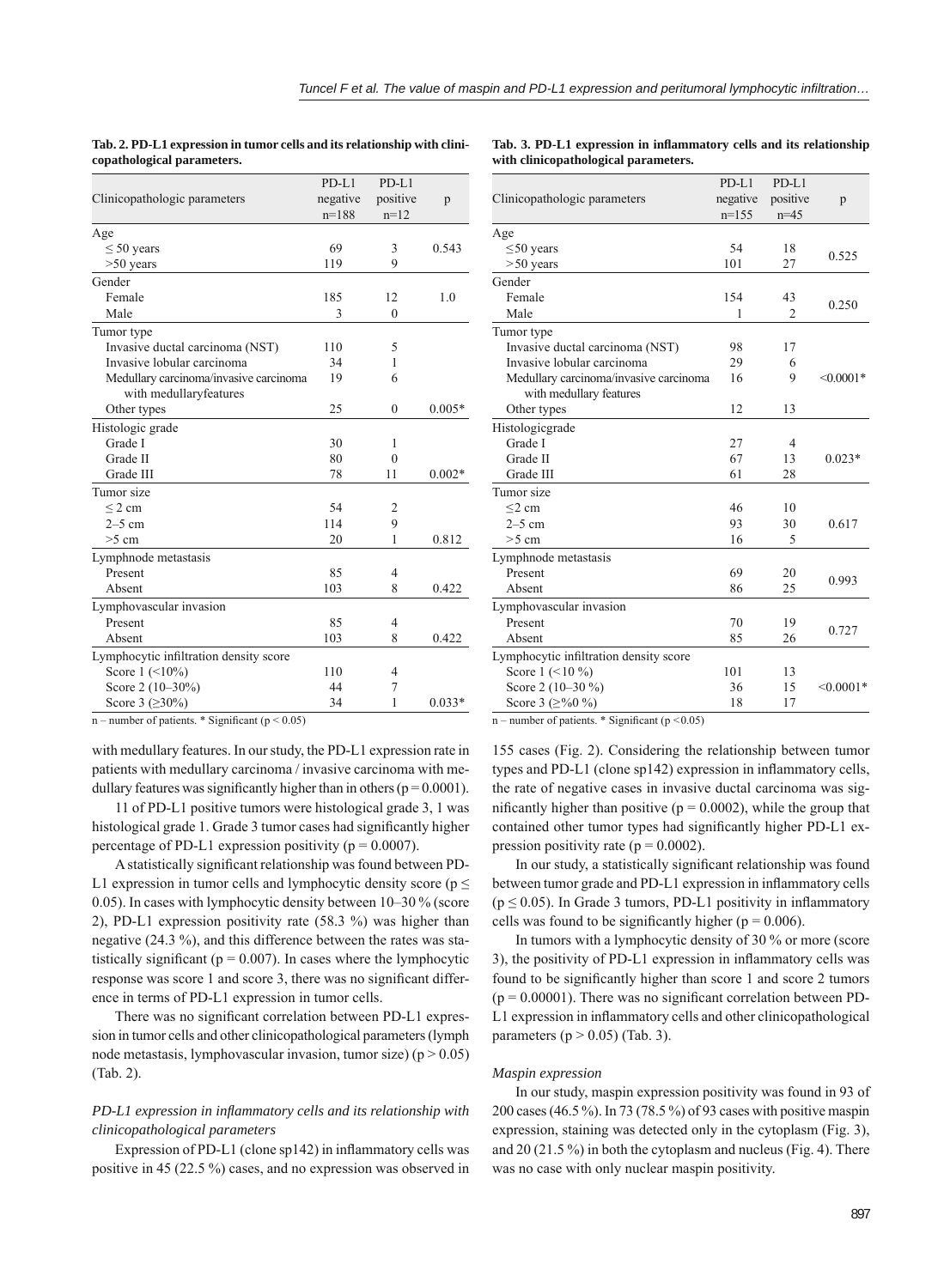894 – 900

**Tab. 4. Relationship between Maspin expression and clinicopathological parameters.**

| Clinicopathologic parameters           | Maspin<br>negative<br>$n=107$ | Maspin<br>positive<br>$n=93$ | p        |
|----------------------------------------|-------------------------------|------------------------------|----------|
| Age                                    |                               |                              |          |
| $\leq 50$ years                        | 37                            | 35                           | 0.653    |
| $> 50$ years                           | 70                            | 58                           |          |
| Gender                                 |                               |                              |          |
| Female                                 | 104                           | 93                           | 0.297    |
| Male                                   | 3                             | $\theta$                     |          |
| Tumor type                             |                               |                              |          |
| Invasive ductal carcinoma (NST)        | 67                            | 48                           |          |
| Invasive lobular carcinoma             | 13                            | 22                           |          |
| Medullary carcinoma/invasive carcinoma | 10                            | 15                           | $0.033*$ |
| with medullary features                |                               |                              |          |
| Other types                            | 17                            | 8                            |          |
| Histologicgrade                        |                               |                              |          |
| Grade I                                | 20                            | 11                           |          |
| Grade II                               | 38                            | 42                           | 0.252    |
| Grade III                              | 49                            | 40                           |          |
| Tumor size                             |                               |                              |          |
| $\leq$ 2 cm                            | 33                            | 23                           |          |
| $2-5$ cm                               | 66                            | 57                           | 0.263    |
| $>5$ cm                                | 8                             | 13                           |          |
| Lymphnode metastasis                   |                               |                              |          |
| Present                                | 48                            | 41                           | 0.913    |
| Absent                                 | 59                            | 52                           |          |
| Lymphovascular invasion                |                               |                              |          |
| Present                                | 52                            | 37                           | 0.211    |
| Absent                                 | 55                            | 56                           |          |
| Lymphocytic infiltration density score |                               |                              |          |
| Score $1$ (<10 %)                      | 56                            | 58                           |          |
| Score 2 (10-30 %)                      | 31                            | 20                           | 0.341    |
| Score 3 ( $\geq$ 30 %)                 | 20                            | 15                           |          |
|                                        |                               |                              |          |

n – number of patients.  $*$  Significant (p < 0.05)

## *Maspin expression and its relationship with clinicopathological parameters*

48 of 93 cases with maspin expression were diagnosed as invasive ductal carcinoma, 22 were invasive lobular carcinoma, 15 were medullary carcinoma / invasive carcinoma with medullary features, 8 were other types of carcinoma. In our study, a significant relationship was found between tumor types and maspin expression, and it was found that maspin expression was significantly higher in invasive lobular carcinoma ( $p = 0.03$ ). No significant relationship was observed with other clinicopathological parameters (p  $> 0.05$ ) (Tab. 4). However, when the median value of maspin expression percentage and tumor grade were compared, it was found that grade 3 tumors had higher maspin expression percentage than grade 1 tumors ( $p = 0.031$ ). Grade 3 tumors had a median maspin expression value of 5, Q1 value of 0 and Q3 value of 55; meanwhile for grade 1 tumors, these values were 0, 0 and 10 respectively.

When the maspin staining method was evaluated, cytoplasmic staining was found to be significantly higher in medullary carcinoma / invasive carcinoma with medullary features cases  $(p = 0.001)$ . In our study, there was no significant relationship between maspin expression and PD-L1 expression in tumor cells and inflammatory cells ( $p > 0.05$ ).

#### **Tab. 5. Relationship between lymphocytic density score and clinicopathological parameters.**

|                                   | Lymphocytic density score |         |                |                |
|-----------------------------------|---------------------------|---------|----------------|----------------|
| Clinicopathologic parameters      | Score 1                   | Score 2 | Score 3        | p              |
|                                   | $n = 114$                 | $n=51$  | $n = 35$       |                |
| Age                               |                           |         |                |                |
| $\leq 50$ years                   | 40                        | 17      | 15             | 0.634          |
| $> 50$ years                      | 74                        | 34      | 20             |                |
| Gender                            |                           |         |                |                |
| Female                            | 113                       | 50      | 34             | 0.683          |
| Male                              | $\mathbf{1}$              | 1       | 1              |                |
| Tumor type                        |                           |         |                |                |
| Invasive ductal carcinoma         | 62                        | 38      | 15             |                |
| Invasive lobular carcinoma        | 33                        | 1       | 1              |                |
| Medullary carcinoma/invasive      | 12                        | 8       | 5              | $\leq 0.0001*$ |
| carcinoma with medullary features |                           |         |                |                |
| Other types                       | 7                         | 4       | 14             |                |
| Histologic grade                  |                           |         |                |                |
| Grade I                           | 22                        | 6       | 3              |                |
| Grade II                          | 52                        | 13      | 15             | $0.014*$       |
| Grade III                         | 40                        | 32      | 17             |                |
| Tumor size                        |                           |         |                |                |
| $<$ 2 cm                          | 34                        | 15      | 7              |                |
| $2-5$ cm                          | 67                        | 30      | 26             | 0.553          |
| $>5$ cm                           | 13                        | 6       | $\overline{2}$ |                |
| Lymphnode metastasis              |                           |         |                |                |
| Present                           | 45                        | 27      | 17             | 0.238          |
| Absent                            | 69                        | 24      | 18             |                |
| Lymphovascular invasion           |                           |         |                |                |
| Present                           | 45                        | 29      | 15             | 0.113          |
| Absent                            | 69                        | 22      | 20             |                |

n – number of patients. \* Significant ( $p < 0.05$ )

## *Lymphocytic density score and its relationship with clinicopathological parameters*

In our study, our lymphocytic density scoring detected 114 cases as score 1, 51 cases as score 2, and 35 cases as score 3.

In invasive ductal carcinoma cases, the number of cases with lymphocytic density score 1 was significantly higher than score 2, and the number of score 2 cases was significantly higher than score  $3 (p = 0.01, p = 0.003)$ . In lobular carcinoma, the number of score 1 cases was found to be much higher than the number of score 2 and 3 cases, and this difference was statistically significant ( $p =$  $0.0001$ ,  $p = 0.0001$ ). The number of cases with lymphocytic density score of 3 in the group containing other carcinomas was significantly higher than the other 2 groups ( $p = 0.0001$ ,  $p = 0.0003$ ). There was no statistically significant difference between the lymphocytic density score groups in medullary carcinoma ( $p > 0.05$ ).

A statistically significant relationship was found between lymphocytic density score and grade ( $p \le 0.05$ ). The rate of score 1 cases in Grade 2 tumors is higher than score 2 cases ( $p = 0.001$ ). In Grade 3 tumors, the rate of score 2 cases was higher than score 1 cases ( $p = 0.001$ ). No relationship was found with other clinicopathological parameters ( $p > 0.05$ ) (Tab. 5).

## **Discussion**

PD-L1 is a type I transmembrane protein with 290 amino acids encoded by the CD272 gene on the 9th chromosome (24). It is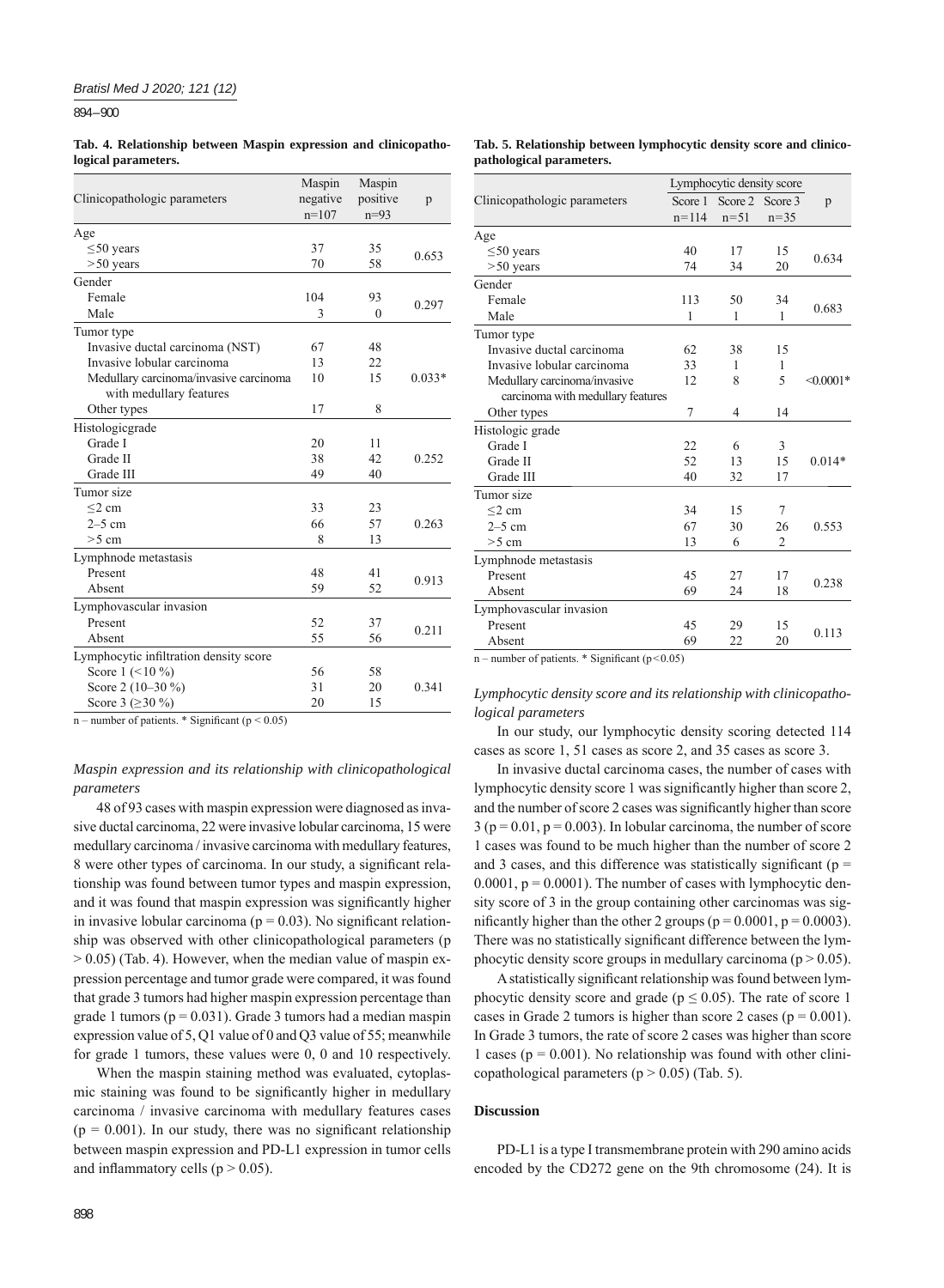known that PD-L1 is expressed in tumor cells and immune cells that infiltrate the tumor  $(25)$ . Tumor cell expressing PD-L1 inhibits T cell function and prevents tumor eradication. This situation can be prevented by anti-PD-1 / PD-L1 immunotherapy (26). The blockade of the PD-1 / PD-L1 pathway shows significant improvements with new agents used in lung cancer, renal cell carcinoma and melanoma (27). In immunotherapy, not only PD-L1 expression in tumor cells but also intratumoral and peritumoral immune cell density and PD-L1 expression in those immune cells are important (28).

In the literature, studies on breast cancer have shown that PD-L1 expression is more common in lymphocytes that infiltrate the tumor rather than tumor cells. Its expression in lymphocytes infiltrating the tumor has been shown to be associated with prognosis (29–30). In our study, PD-L1 expression was detected in tumor cells in 12 (6 %) cases and in inflammatory cells in 45 (22.5 %) cases. A wide variety of positivity rates were found in the literature studies. This may be due to the differences in the antibody clones, scoring systems, sample size, and the positively evaluated cell type (tumor cell, inflammatory cell) (31–35).

Increased proliferative activity, high histological and nuclear grade and advanced stage are known to be poor prognostic criteria in breast cancer (36). In addition, PD-L1 expression in breast cancer is generally associated with the presence of tumor infiltrating lymphocytes and prognostic criteria such as high grade, triple negative histological type, and its expression is heterogeneous (37, 38). It is known that PD-L1 expression is detected as a negative prognostic factor in different tumors (39). In our study, PD-L1 expression in tumor cells was highest in medullary carcinoma/ /invasive carcinoma with medullary features. Also, PD-L1 expressions in both tumor cells and inflammatory cells were found to be significantly higher in histological grade 3 tumors. Similarly, in the study of Tawfik et al, PD-L1 expression was reported to be associated with higher grade and increased proliferative activity (31).

Maspin is a member of the serine protease family, which inhibits tumor invasion and angiogenesis, regulates apoptosis and shows tumor suppressive properties (13). In a study, it was reported that maspin expression decreased in the progression from in-situ ductal carcinoma to invasive carcinoma (40).

In our study, maspin expression positivity was found in 93 of 200 cases (46.5 %). Maspin positivity was found to be higher in invasive lobular carcinoma than other types of tumors. In some studies, it has been shown that there is a relationship between high tumor grade and maspin expression (23, 41).

Maspin expression is generally expected to be limited to cytoplasm. However, in a study by Pemberton et al., it was found to be expressed not only in the cytoplasm, but also in the nucleus (42). In our study, 73 (78.5 %) of 93 cases with positive maspin expression were detected only in cytoplasm and 20 (21.5 %) in both cytoplasm and nucleus. In addition, cytoplasmic maspin expression was significantly higher in medullary carcinoma / invasive carcinoma with medullary features cases ( $p = 0.001$ ), but no relation was found between clinicopathological parameters and maspin staining. In a study, cytoplasmic staining was found in 21 (63.4 %) of 33 maspin positive cases and nuclear staining was found in 12 cases (36.6 %). Similar to our study, nuclear staining was always accompanied by

cytoplasmic staining. In this study; higher grade, lymph node metastasis and perineural invasion were found to be associated with cytoplasmic maspin expression. Therefore, cytoplasmic maspin expression is thought to be associated with poor prognosis (43). In a study of Gurzu et al, In colorectal carcinomas, tumors in which cytoplasmic maspin staining is dominant have a better prognosis and nuclear dominance is associated with high aggressiveness (44). In our study, maspin expression was detected in invasive breast carcinoma cases, and it was found that there was an expression difference between tumor types. Maspin expression percentage was found to be higher in grade 3 cases than grade 1 cases ( $p = 0.031$ ).

The density of lymphoid cells accompanying the tumor is important in terms of prognosis and treatment response (3). In our study, varying degrees of lymphocytic density were observed in different types of breast cancer. As the histological grade progressed from grade 2 to grade 3, the lymphocytic density score increased. Our results also showed that there was a significant relationship between the degree of lymphocytic density and the expression of PD-L1 in tumor cells and inflammatory cells. However, more detailed studies are needed for the detection and importance of subtypes of these lymphoid cells.

Our results showed that there is PD-L1 expression in breast cancer. It was determined that PD-L1 expression was associated with prognostic parameters such as high grade, and triple negativity. This expression was detected in both tumor cells and inflammatory cells and was more intensely detected in inflammatory cells in accordance with the literature. Therefore, tumor cells should not be examined exclusively in the evaluation of PD-L1, and inflammatory cells should also be evaluated.

In conclusion, our study emphasizes the applicability and importance of immunotherapy based on the blockade of PD-1/PD-L1 axis in the treatment of breast cancer. In our study, breast cancer types other than invasive ductal carcinoma were also examined. As a result of the study, it was determined that a significant amount of maspin expression occurred in tumor cells, and the lymphocytic density accompanying the tumor was graded and examined. The results obtained and the literature information show that these parameters will make important contributions in predicting prognosis.

#### **References**

**1. Eroglu M, Kokenek-Unal TD, Akin-Bali DF, Kirimlioglu SH.** STAT3 expression is correlated with pathological stage in luminal subtypes of breast carcinoma. Bratisl Med J 2020; 121 (1): 51–61.

**2. Burnet FM.** The concept of immunological surveillance. Prog Exp Tumor Res 1970; 13: 1–27.

**3. Cimino-Mathews A, Foote JB, Emens LA.** Immune targeting in breast cancer. Oncology (Williston Park) 2015; 29 (5): 375–385.

**4. Sznol M, Chen L.** Antagonist antibodies to PD-1 and B7-H1 (PD-L1) in the treatment of advanced human cancer. Clin Cancer Res 2013; 19: 1021–1034.

**5. Pardoll DM.** The blockade of immune checkpoints in cancer immunotherapy. Nat Rev Cancer 2012; 12: 252–264.

**6. Chen DS, Irving BA, Hodi FS.** Molecular pathways: nextgeneration immunotherapy–inhibiting programmed death-ligand 1 and programmed death-1. Clin Cancer Res 2012; 18: 6580–6587.